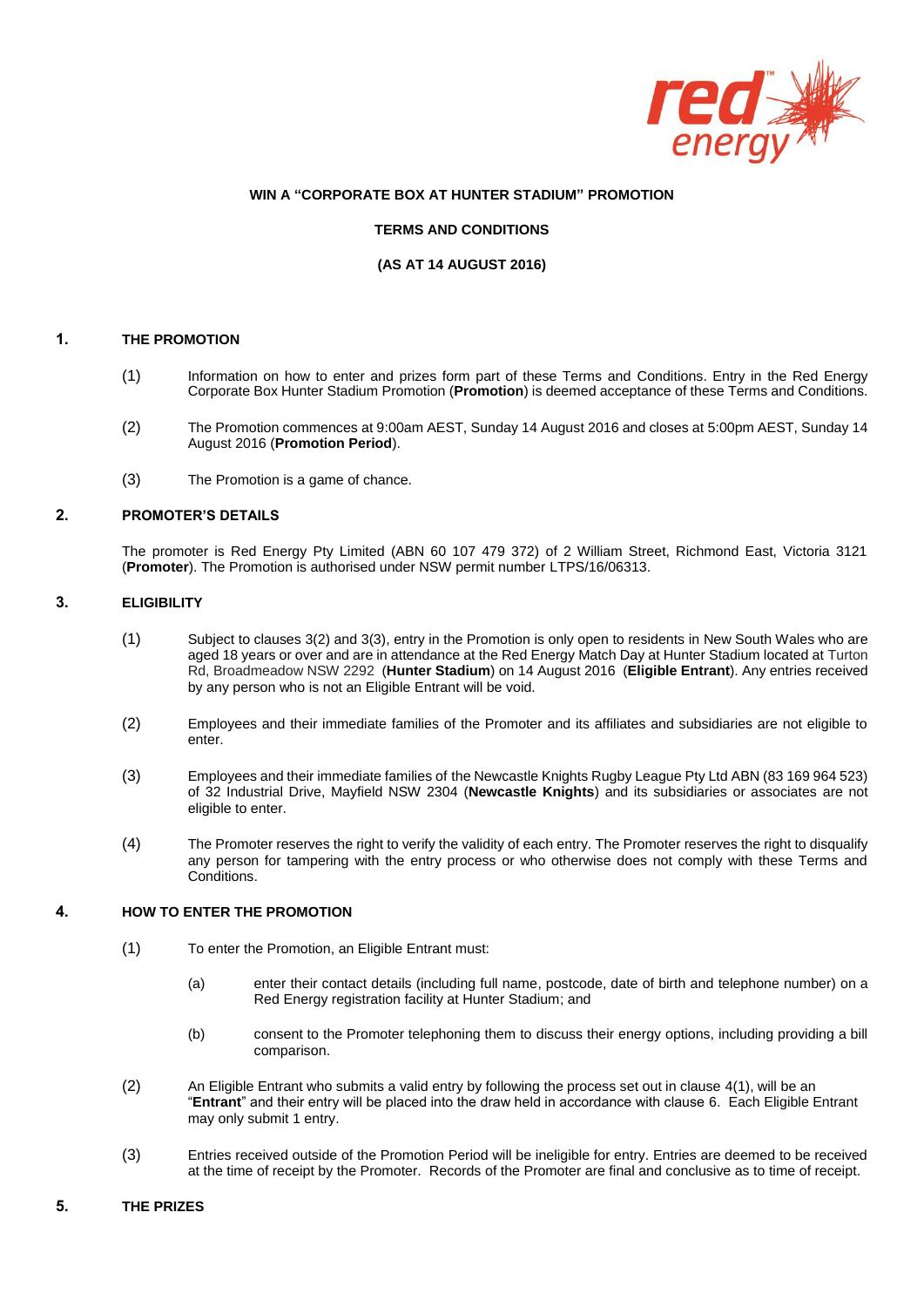

- <span id="page-1-2"></span>(1) The Promoter is offering Entrants the chance to win Corporate Box tickets for ten (10) people in total to attend the Newcastle Knights match day on Saturday 20 August 2016 at 3pm valued up to AUD\$2,750, consisting of:
	- (a) five (5) x double passes consisting of two (2) tickets for persons age 18 years or older, two (2) lanyards, one (1) car park pass for access to one person and (1) Eastern Corporate Suite for Newcastle Knights v Gold Coast Titans on 20 August 2016 at 3pm (**Double Passes**); and
	- (b) one (1) standard food and beverage package available in the Eastern Corporate Suite comprising of food and beverages (including non-alcoholic and local beer and wine),

issued in accordance with **clause 7** (**Prize**).

- (2) The total value of the Prize is up to AUD\$2,750. The Prize value is in Australian Dollars.
- (3) The value of the Prizes is accurate and based upon the recommended retail price(s) as at 3 August 2016. The Promoter accepts no responsibility for any variation in the value of the Prizes after that date.

# <span id="page-1-0"></span>**6. PRIZE WINNERS**

- (1) The Prize will be drawn by the Promoter via electronic draw at 3pm AEST on Monday 15 August 2016 at the offices of Anisimoff Legal located at 5/210 Central Coast Highway Erina, NSW 2250 (**Prize Draw**).
- (2) The first valid entry drawn will win the Prize (**Prize Winner**).
- <span id="page-1-1"></span>(3) Within two (2) business days of the Prize Draw, the Promoter will notify the Prize Winner by:
	- (a) telephone, at the telephone number registered with the Promoter as part of their entry into this Promotion;
	- (b) publishing the Prize Winners' names on the Promoter's website at: [www.redenergy.com.au/](http://www.redenergy.com.au/)termsandconditions; and
	- (c) publishing the Prize Winner's name in The Australian newspaper.
	- If a Prize Winner:
	- (d) respond before Tuesday 16 November 2016, they will have been deemed to have accepted their Prize (**Winner's Acceptance**); or
	- (e) fails to respond before 16 November 2016, their Prize will be deemed unclaimed.
- (4) The Promoter may conduct such further draws as necessary for any unclaimed Prizes (subject to the approval of the relevant gaming authorities in New South Wales). The redraw will be conducted at the offices of Anisimoff Legal located at 210 Central Coast Highway Erina, NSW 2250 at 12:00pm AEST on Wednesday 17 November 2016, subject to any written direction given under applicable law. Any Prize Winner of an unclaimed Prize will be notified in the manner set out in clause [6\(3\).](#page-1-1) Any further draws that may be required to allocate any Prizes that remain unclaimed following the redraw held on Wednesday 16 November 2016 will be conducted in accordance with the instructions of the relevant State gaming authorities.
- (5) The Prize for any unclaimed Prize Winner will be based on a future Newcastle Knight's game in the 2017 season, to be decided in conjunction with the Newcastle Knight and the unclaimed Prize Winner, which will be subject to the 2017 draw and availability.

# **7. PRIZE DETAILS**

(1) Within a reasonable time frame after the Winner's Acceptance, the Newcastle Knights will contact the Prize Winner directly to arrange the redemption of the Prize (including collection of the Double Passes). The Newcastle Knights will also provide the Prize Winner with all information and all other necessary instructions in order for the Prize Winner to redeem the Prize. The Prize Winner must co-operate with the Newcastle Knights, who will plan the Prize on the Promoter's behalf.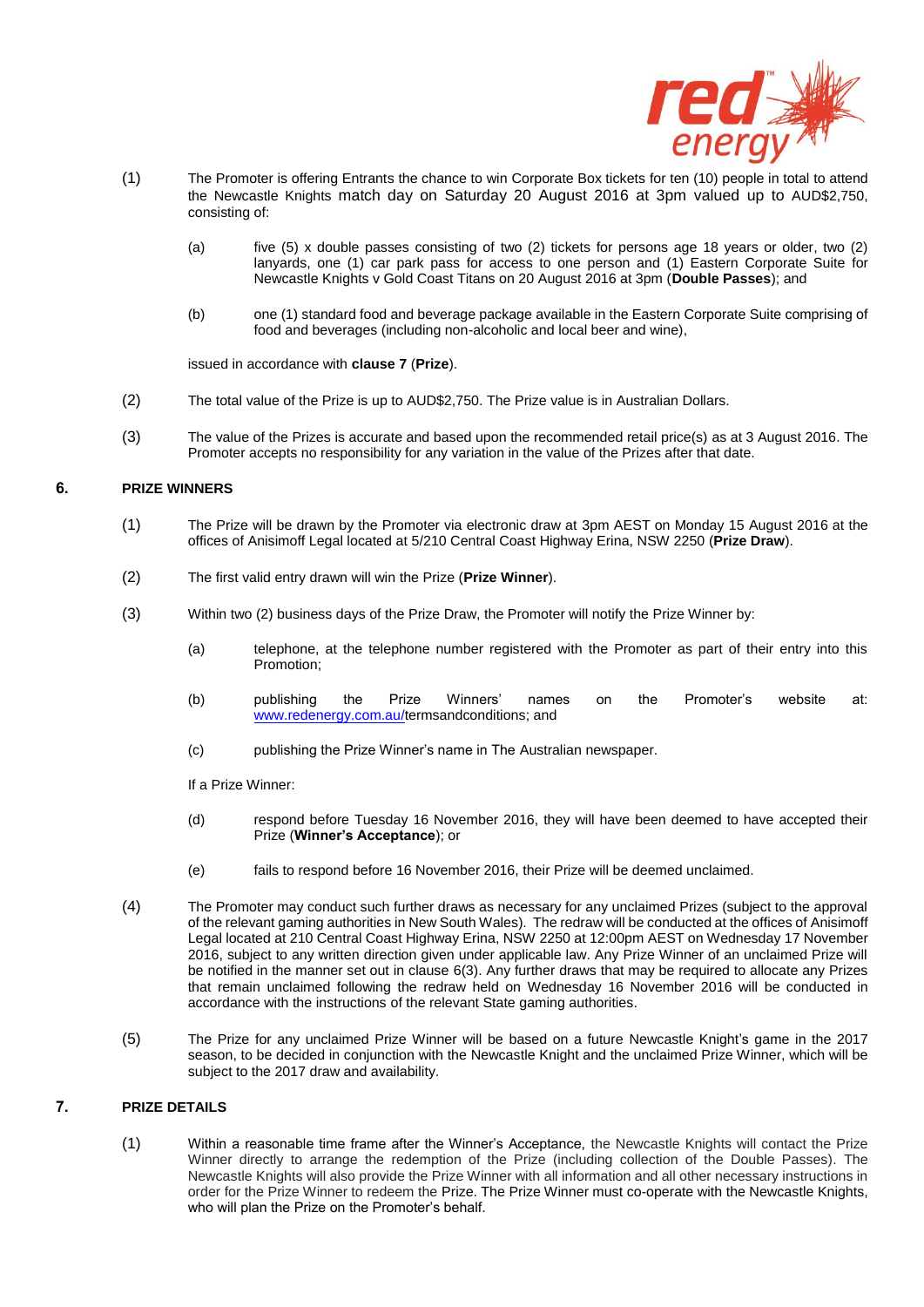

- (2) Any costs or expenses which are incurred by the Prize Winner and/or his/her 9 friends in connection with the Prize not listed in clause [5\(1\)](#page-1-2) do not form part of the Prize, and are the responsibility of the Prize Winner and/or his/her 9 friends. These include but are not limited to any meals and drinks (unless stated), or travel to and from the Hunter Stadium.
- (3) If for any reason the Prize Winner does not take the Prize (or an element of the Prize) at the time stipulated by the Promoter or Newcastle Knights, then the Prize (or that element of the Prize) will be forfeited and will not be redeemable for cash.
- (4) The Prize Winner and their guests must abide the Newcastle Knights Corporate Hospitality Game Day Terms and Conditions, which are available at [https://corporate.knightshub.com.au/terms-and-conditions,](https://corporate.knightshub.com.au/terms-and-conditions) and any other terms and conditions that are applicable for entry into the Hunter Stadium.
- (5) The Prize cannot otherwise be resold, redeemed for cash, transferred to another game in the NRL 2016 season.

#### **8. OTHER MATTERS RELATING TO THE PROMOTION**

- (1) The Promoter's decision is final and no correspondence will be entered into.
- (2) It is a condition of accepting the Prize that the Prize Winner accepts the conditions applicable to the individual components of the Prize. The Prize cannot be transferred, exchanged or redeemed for cash.
- (3) Subject to State legislation and (if required) the approval of any relevant gaming authorities, the Promoter reserves the right to substitute the Prize (or any of its components), with a substitute prize of equal or greater value and the Prize Winner will be notified accordingly.
- (4) Acceptance of the Prize is deemed consent for the Promoter to use the Prize Winner's, voice, image, likeness and photographs for promotional, marketing and publicity purposes on the Promoter's website or in other forms of social media or on other websites or in any other media used by the Promoter for an indefinite time without any further attribution, reference, payment or other compensation to the Prize Winner.

### **9. PRIVACY**

By entering this Promotion, each Entrant is taken to consent to the Promoter using the Entrant's personal information to administer the Promotion and disclosing the Entrant's personal information to organisations that assist the Promoter with administering the Promotion to third parties as required by law. If the information requested is not provided by the Entrant, the Entrant may not participate in the Promotion. For details about how the Promoter may use your information, and what your rights are under Australian privacy laws, please refer to the Promoter's Privacy Policy available at [https://www.redenergy.com.au/privacy.](https://www.redenergy.com.au/privacy)

#### **10. LIABILITY**

- (1) Nothing in these Terms and Conditions limits, excludes or modifies or purports to limit, exclude or modify the statutory consumer guarantees as provided under the Australian Consumer Law (Schedule 2 to the *Competition and Consumer Act 2010* (Cth)), or similar state-based consumer protection laws (**Non-Excludable Guarantees**).
- <span id="page-2-0"></span>(2) Except for any liability that cannot by law be excluded, including the Non-Excludable Guarantees, the Promoter and its related bodies corporate (including their respective officers, employees and agents) exclude all liability (including negligence), for any personal injury; or any loss or damage (including loss of opportunity) whether direct, indirect, special or consequential, arising in any way:
	- (a) out of the Promotion; or
	- (b) without limiting [10\(2\)\(a\),](#page-2-0) out of: (i) any technical difficulties, equipment malfunction, any delayed email, any error, omission, interruption, deletion, defect, delay in operation or transmission, communications line failure, technical problems or traffic congestion on the internet or any website (whether or not under the Promoter or its related bodies corporates' control); (ii) any theft, destruction, unauthorised access or third party interference of entries under this Promotion; (iii) any entry or Prize claim that is late, lost, altered, damaged or misdirected (whether or not after their receipt by the Promoter) due to any reason beyond the reasonable control of the Promoter or its related bodies corporate; (iv) any tax liability incurred by a Prize Winner or Entrant; or (v) use of a Prize.